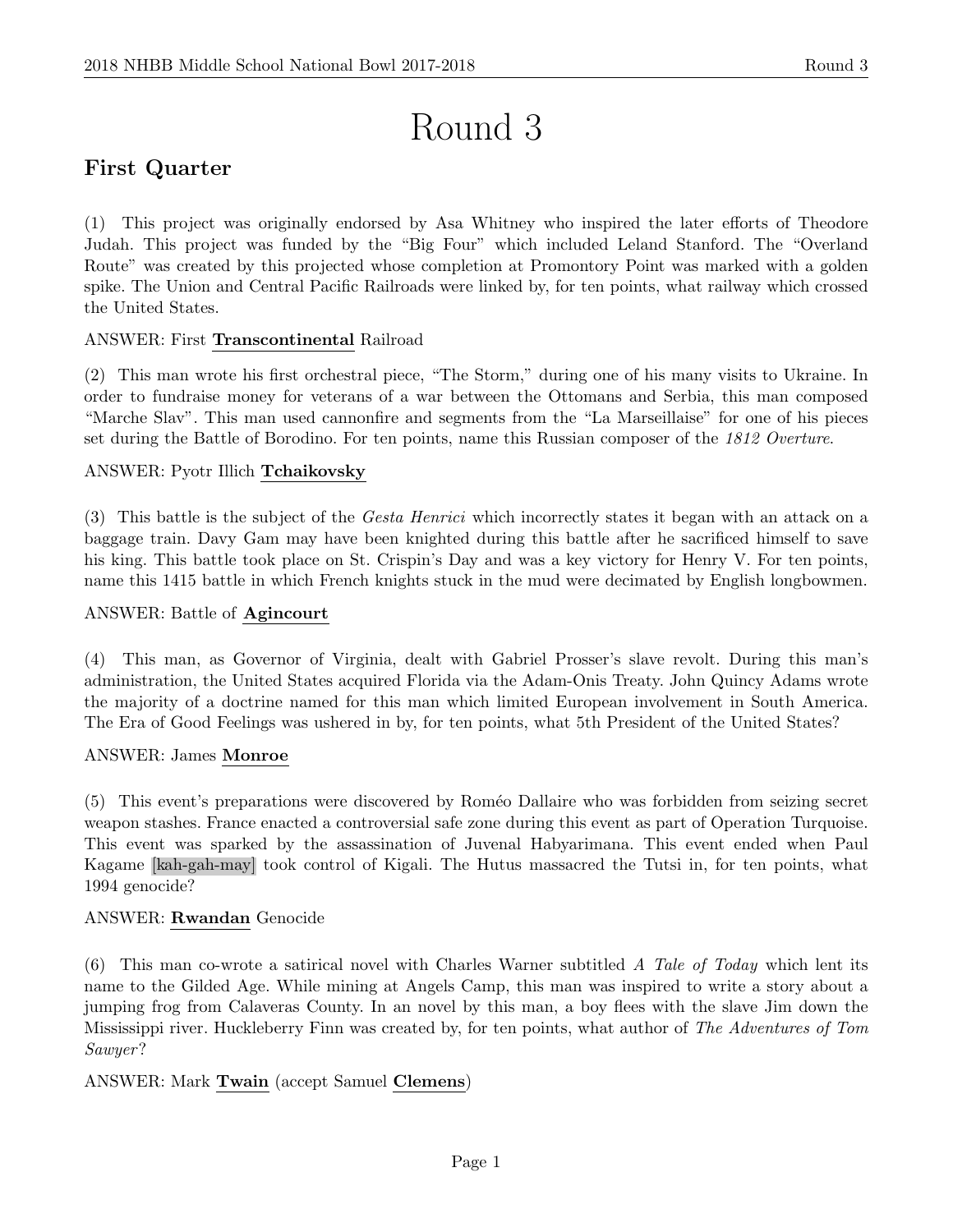(7) This activity's arguably greatest champion formed the "Other Russia" movement against Vladimir Putin, but is more known for defeating Anatoly Karpov in 1985. Boris Spassky's matches against Bobby Fischer were seen as matches between the USSR vs USA in this activity. Magnus Carlsen is the current world champion of, for ten points, what board game played with pawns, rooks, and queens?

#### ANSWER: chess

(8) This battle was the site of a Yevgeny Khaldei photo which had to be altered to remove a soldier's two watches. The Flensburg government was formed by Karl Donitz in the waning days of this battle. A Red Army soldier is shown raising a flag over the Reichstag in a photo taken during this battle. Adolf Hitler committed suicide during, for ten points, what 1945 battle for control of the capital of Nazy Germany?

ANSWER: Battle of Berlin

# Second Quarter

(1) This case revolved around the central figure's travels to Fort Armstrong in Illinois and Fort Snelling in Wisconsin in the service of John Emerson. This case held that the Missouri Compromise was unconstitutional and that slaves could not be freed just by living on a free territory. For ten points, name this infamous Supreme Court case that ruled that African Americans could not be US citizens.

ANSWER: Dred Scott v. John F. A. Sandford (accept Dred Scott case)

BONUS: The Dred Scott ruling was announced in March 1857, two days after this man's inauguration address promised that the Supreme Court would "speedily" resolve the issue of slavery.

#### ANSWER: James Buchanan

(2) This man's Zadok the Priest is now played at the coronation of every British monarch. This man was asked to write a piece commemorating the peace of Aix-la-Chapelle after the War of Austrian Succession ended. An oratorio composed by this man features the "Hallelujah" chorus. For ten points, name this composer of Music for the Royal Fireworks and the oratorio Messiah.

#### ANSWER: George Frideric Handel

BONUS: Handel's Zadok the Priest was penned for the coronation of the second king with this name. The first king of this name asked Handel to compose Water Music for a concert on the Thames.

#### ANSWER: George (accept George I; accept George II)

(3) This empire's foundation myth relates how an arrow tipped with a rooster spur was used at the Battle of Kirina to defeat Sumanguru. Sundiata Keita was the founder of this empire. Another ruler of this empire devalued gold along the Mediterranean thanks to his lavish gifts while undertaking the hajj. For ten points, name this West African empire once ruled by Mansa Musa.

#### ANSWER: Mali Empire

BONUS: The University of Sankore was built in this famously inaccessible Mali city.

#### ANSWER: Timbuktu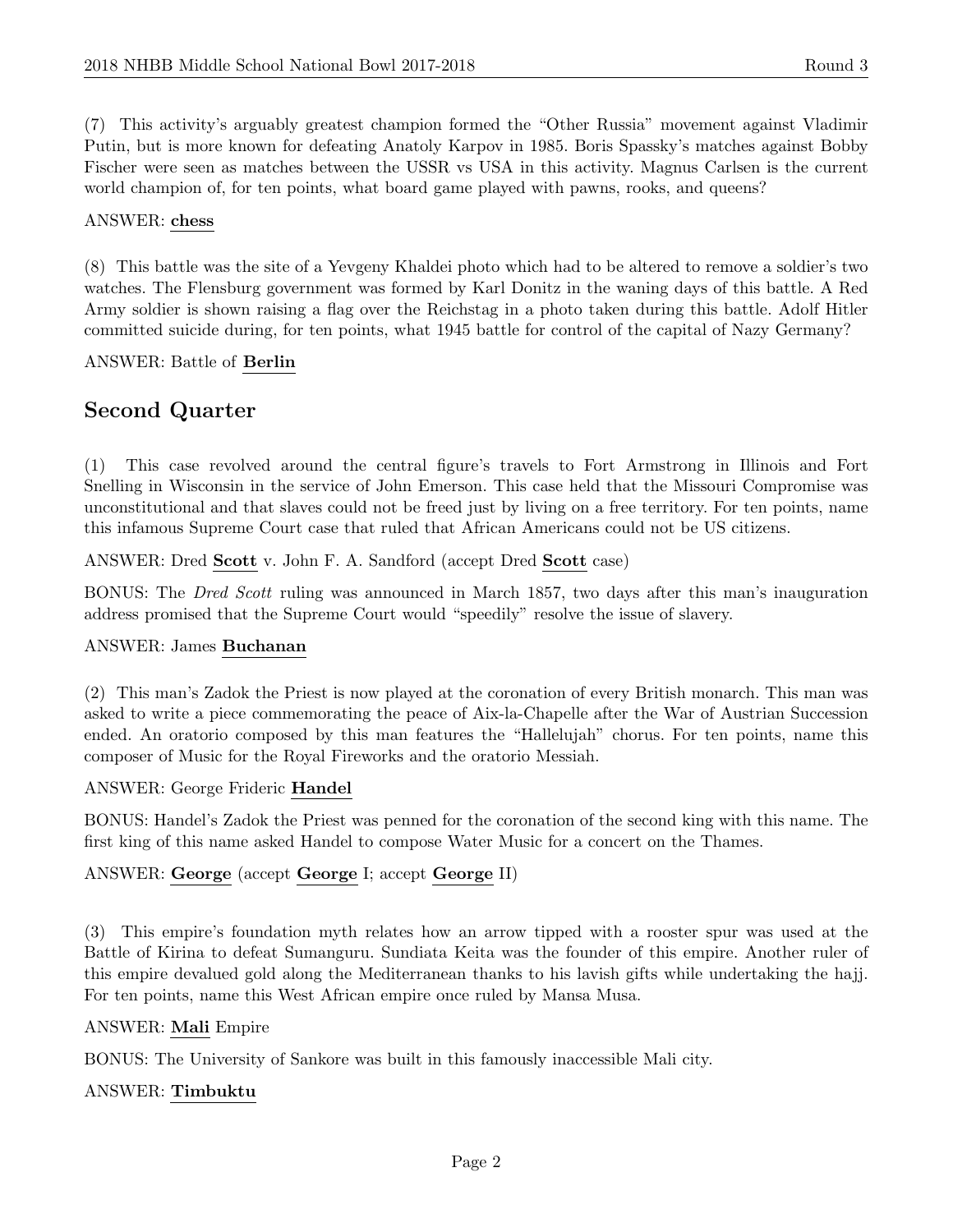(4) This man declared "money does not stink" while issuing a toilet tax. This man became a patron of the historian Josephus after capturing him in the Siege of Yodfat during the Great Jewish Revolt. Construction of the Colosseum began during the reign of this man, whose legacy was carried on by his sons Titus and Domitian. For ten points, name this general who took control to end the Year of the Four Emperors.

ANSWER: Titus Flavius Vespasianus (do not reveal his full name if it is not given)

BONUS: Vespasian began this ruling dynasty of Rome, which continued with his son Titus.

ANSWER: Flavian dynasty (accept word forms of Flavius)

(5) This war allegedly began after Frederic Remington was told "to furnish the pictures" so that William Randolph Hearst could fan nationalist sentiment after the Maine was sunk. This conflict included a theater in the Philippines. For ten points, name this war in which the United States gained Guam and Puerto Rico from a European country.

# ANSWER: Spanish-American War

BONUS: This colorful two-word term describes William Randolph Hearst's sensationalist practices, which emphasized selling newspapers over providing accurate facts.

#### ANSWER: yellow journalism

(6) This world leader worked with Syria to form an Arab Republic that lasted for only three years. This member of the Free Officers worked with Muhammad Naguib to overthrow King Farouk, but later overthrew Naguib to take power. This African leader became one of the founders of the Non-Aligned Movement. For ten points, name this second president of Egypt who was succeeded by Anwar Sadat.

#### ANSWER: Gamal Abdel Nasser

BONUS: Nasser ordered the construction of this dam on the Nile River, controlling its flooding.

# ANSWER: Aswan High Dam

(7) This politician said that every time man stands up for an ideal, he sends out a "ripple of hope" in his Day of Affirmation speech. Jimmy Hoffa declared a "blood feud" with this man, who investigated his connection to the Mafia. This man celebrated winning California in the 1968 Democratic Primary at the Ambassador Hotel where he was shot by Sirhan Sirhan. For ten points, name this brother of the 35th President.

ANSWER: Robert Francis Kennedy (accept RFK; prompt on Kennedy)

BONUS: In the aftermath of the assassination of Martin Luther King Jr., Robert Kennedy calmed riots in this Midwestern city with an impromptu speech from the back of a truck. Earlier in the day, he had visited Ball State and the University of Notre Dame before moving on to this state capital.

#### ANSWER: Indianapolis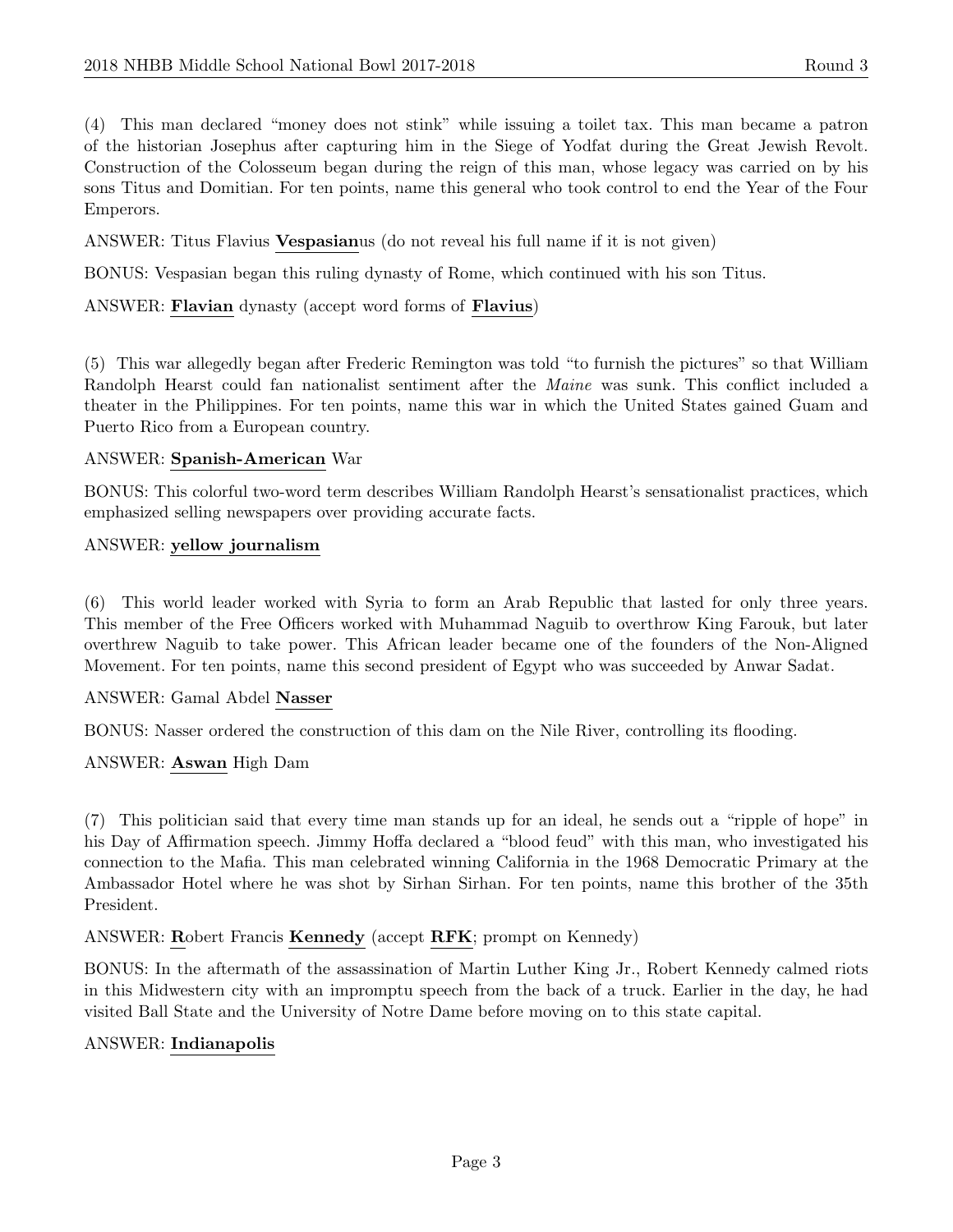(8) This man journeyed to the Dutch Republic in disguise to learn shipbuilding as part of his Grand Embassy. Catherine I was married to this man and ruled with him as Empress until his 1725 death. The Table of Ranks was created by this man who, in an attempt to westernize his country, issued a beard tax on the boyars. A namesake capital on the Neva river was established by, for ten points, what great tsar of Russia.

#### ANSWER: Peter the Great (accept Peter I; prompt on Peter)

BONUS: Peter the Great's new capital was constructed on land seized from this European country which, at the time, was led by Charles XII.

#### ANSWER: Sweden

# Third Quarter

The categories are  $\dots$ 

- 1. Christopher Columbus
- 2. The Enlightenment
- 3. Samurai

#### Christopher Columbus

Name the...

(1) Ocean that Columbus crossed to reach the Americas from Europe.

#### ANSWER: Atlantic Ocean

(2) Country whose monarchs Ferdinand and Isabella funded Columbus.

#### ANSWER: Spain

(3) Flagship of Columbus, which sailed alongside the Ni˜na and Pinta.

ANSWER: Santa Maria de la Inmaculada Concepcion

(4) Spanish city where he is buried, the most populous in Andalusia.

#### ANSWER: Seville

(5) Italian city-state where Columbus was born.

#### ANSWER: Genoa

(6) Island where Columbus first landed on his first voyage, probably in the Bahamas.

# ANSWER: San Salvador (accept Guanahani)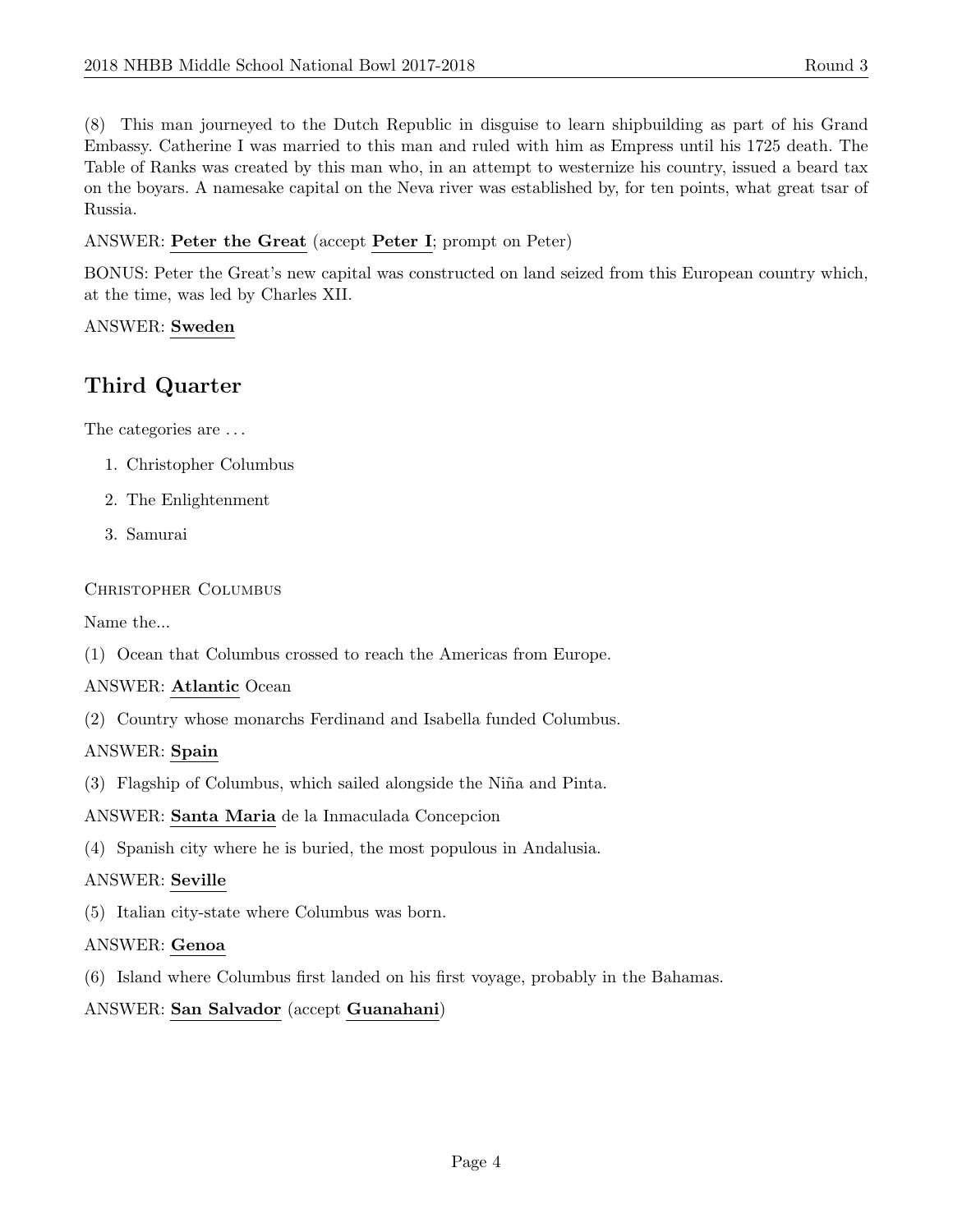THE ENLIGHTENMENT

Name the...

(1) Capital city of Scotland, where David Hume wrote from its university library.

# ANSWER: Edinburgh

(2) English scientist who discovered three laws of motion.

# ANSWER: Sir Isaac Newton

(3) Englishman who defended monarchism in Leviathan.

# ANSWER: Thomas Hobbes

(4) Frenchman who edited the Encyclopedie with d'Alembert [da-lahm-bare].

# ANSWER: Denis Diderot

- (5) Frenchman whose Spirit of the Laws inspired the American Founding Fathers.
- ANSWER: Baron Montesquieu (or Charles-Louis de Secondat, Baron de La Brède et de Montesquieu)

(6) Style of dictatorial government described by that thinker; this term is often applied to "enlightened" rulers like Catherine the Great.

ANSWER: (enlightened) despotism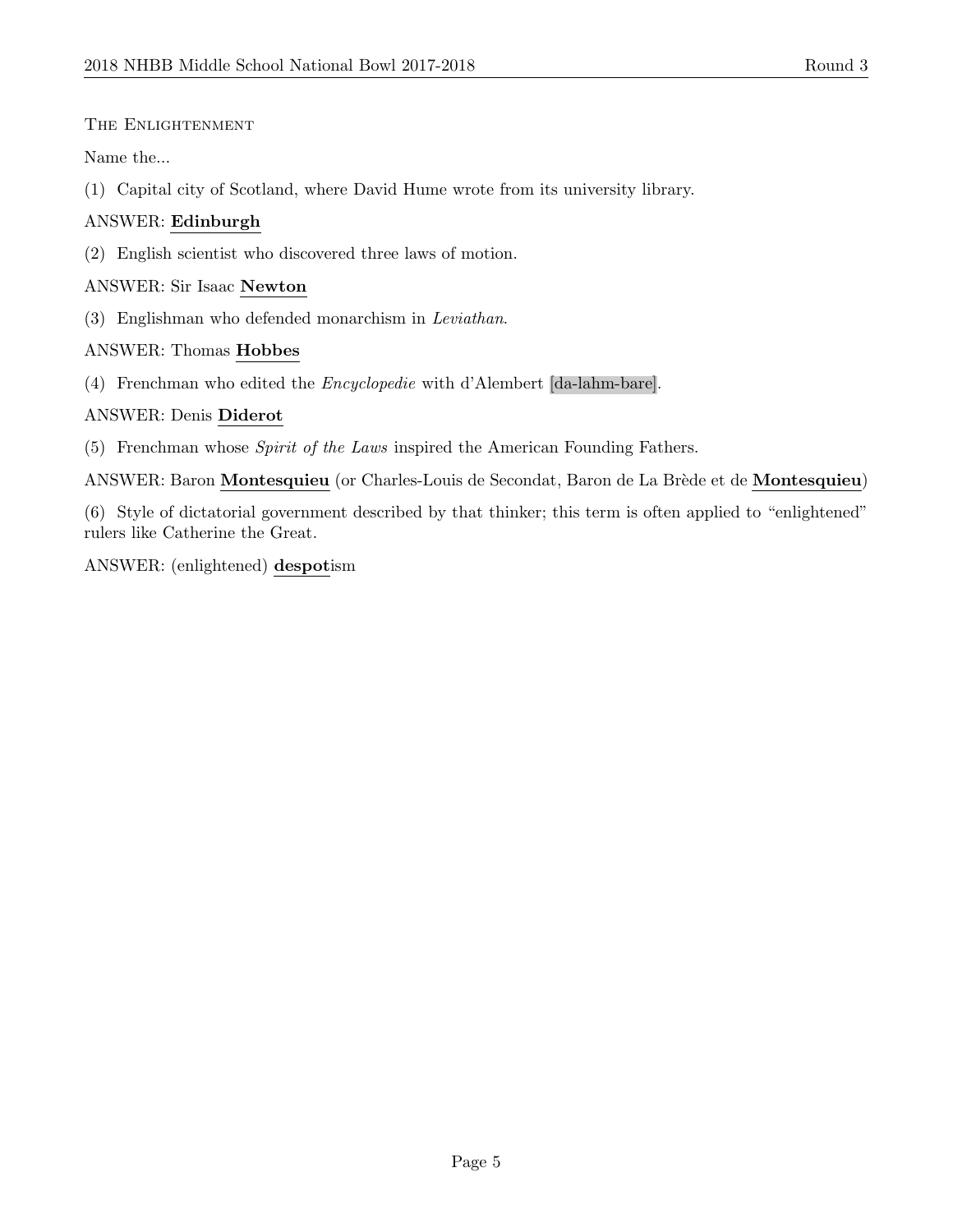#### **SAMURAI**

Name the...

(1) Country where the samurai operated.

# ANSWER: Japan

(2) Type of weapon such as the katana and wakizashi, used by samurai.

ANSWER: sword (accept bladed weapon; do not accept dagger, knife, etc.)

(3) Code of honor followed by the samurai.

# ANSWER: bushido

(4) Type of ritual suicide performed by dishonored samurai.

ANSWER: seppuku (accept harakiri; prompt on disembowelment)

(5) Term given to samurai who operated without a master.

# ANSWER: ronin

(6) Landholding aristocrats who hired samurai and were subordinate only to the shogun.

# ANSWER: daimyo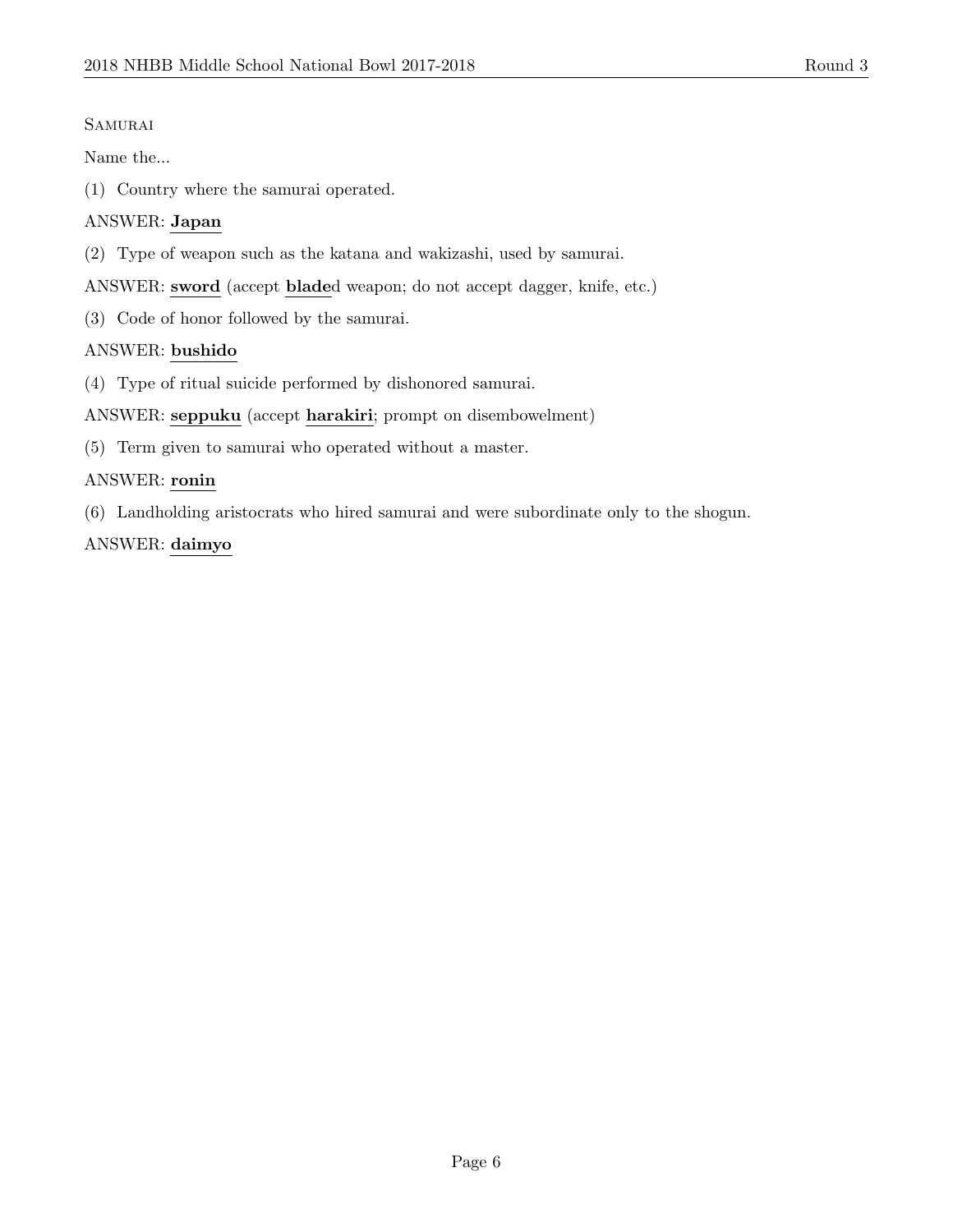# Fourth Quarter

(1) This ruler's navy tricked the Duke of Parma into thinking they had released "Hellburners" at the Battle of Gravelines. An admiral under this monarch carried out the  $(+)$  singeing of the King of Spain's beard, a raid on the port of Cadiz. Francis Drake was employed by this ruler who rallied her troops at (\*) Tilbury to fight the Spanish Armada. For ten points, name this daughter of Henry VIII, England's "Virgin Queen."

#### ANSWER: Elizabeth I

(2) This man labeled Margaret Smith and her supporters "Snow White and the six dwarfs" after the "Declaration of Conscience." While investigating the army, this man asked  $(+)$ Joseph Welch to define the word "pixie." This man, in his "Enemies Within" speech, claimed that he had a list of over 200 confirmed (\*) communists in the State Department. For ten points, name this Wisconsin senator who triggered the Second Red Scare.

ANSWER: Joseph McCarthy

(3) This structure was promised to be returned to its home country in the 1977 Torrijos-Carter treaties. The Culebra Cut and  $(+)$  Gatun Lake were created as part of this project. Ferdinand de Lesseps secured funding for a  $(*)$  French attempt to build this project that was derailed by outbreaks of malaria. The Pacific and Atlantic oceans are connected by, for ten points, what canal in a Central American country?

ANSWER: Panama Canal (accept Panama after canal is read; prompt on partial answers)

(4) This papal name was held by the man who launched the church's first ever mission, which arrived in Britain. A 12-mode sacred  $(+)$  song of the Catholic Church is named for the "great" first pope with this name. The thirteenth pope of this name issued a widespread (\*) correction to the Julian Calendar in 1582. For ten points, give this common papal name, for which the currently used international calendar is named for.

#### ANSWER: Gregory

(5) This man's "Special Order 191" was found and used by enemy forces to counter his Maryland campaign. At  $(+)$  Chancellorsville, this man said "he has lost his left arm, but I have lost my right" after the death of Stonewall Jackson. The Siege of (\*) Petersburg forced this man to abandon Richmond. For ten points, name this Confederate general whose surrender at Appomattox Courthouse essentially ended the Civil War.

ANSWER: Robert Edward Lee

(6) This country's military killed black dogs while hunting Clement Barbot, who they believed was a shapeshifter. In 1978, the United States eradicated this country's  $(+)$  pig population after an outbreak of African Swine Fever. A leader of this country established the Tonton Macoute which employed (\*) Voodoo priests. Papa Doc Duvalier led, for ten points, what country which shares Hispaniola with the Dominican Republic?

ANSWER: Republic of Haiti